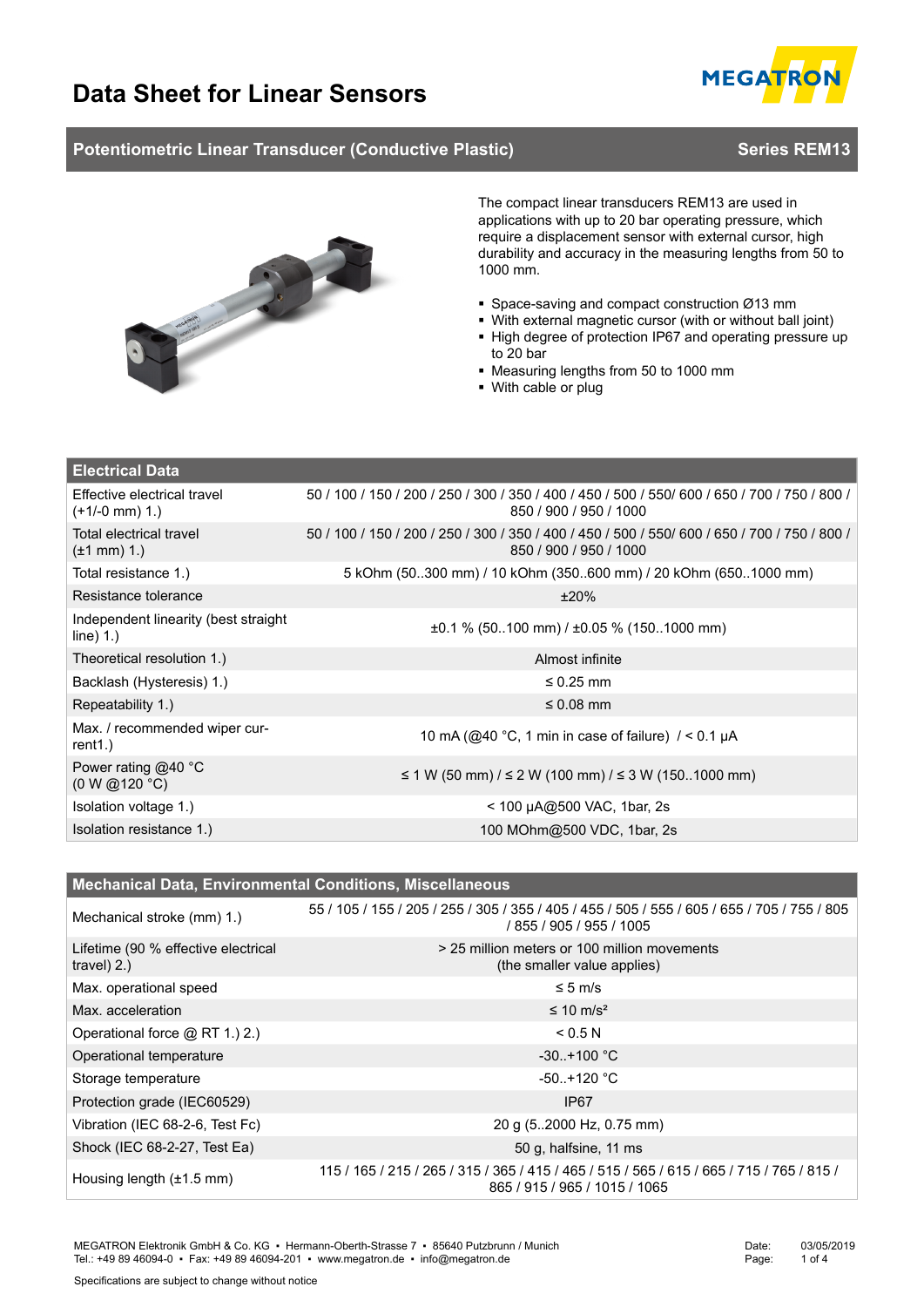

## **Potentiometric Linear Transducer (Conductive Plastic) <b>Series REM13** Series REM13

| Mechanical Data, Environmental Conditions, Miscellaneous |                                                                                      |  |  |  |  |
|----------------------------------------------------------|--------------------------------------------------------------------------------------|--|--|--|--|
| Material housing                                         | Aluminium, PSU                                                                       |  |  |  |  |
| Material cursor                                          | <b>POM</b>                                                                           |  |  |  |  |
| Connection type                                          | Shielded cable 1 m (3-core 0.14 mm <sup>2</sup> ) / M8 plug connector straight 3-pin |  |  |  |  |
| Mounting parts                                           | 2 x mounting brackets included in delivery                                           |  |  |  |  |
| Cursor                                                   | Included in delivery                                                                 |  |  |  |  |

1.) According IEC 60393

2.) Determined by climatic conditions according to IEC 68-1, para. 5.3.1 without load collectives

Please note: Max. permissible supply voltage <75 VDC respectively <50 VAC in addition the max. power rating must be observed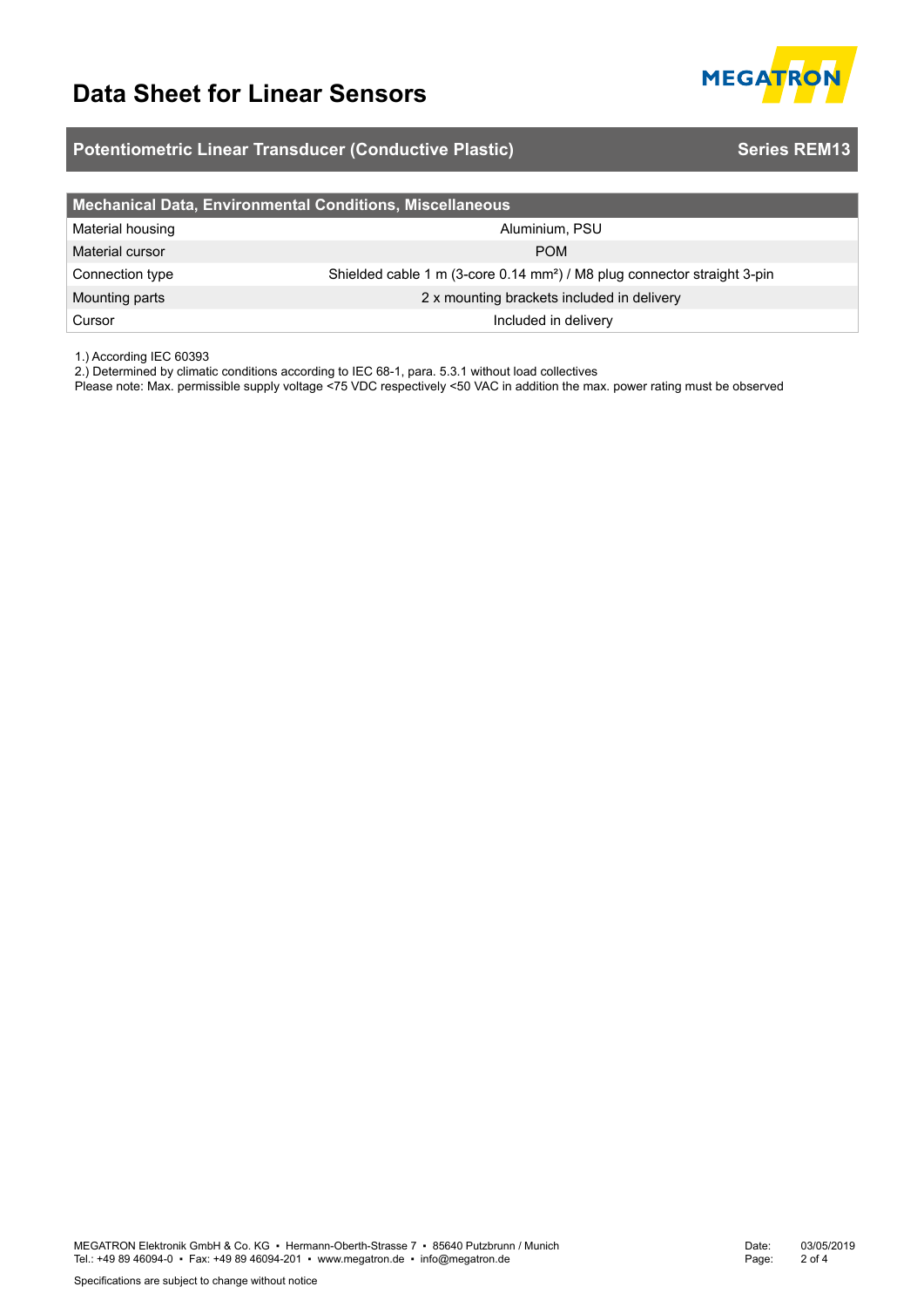

### **Potentiometric Linear Transducer (Conductive Plastic) <b>Series REM13** Series REM13

| <b>Order Code</b>                                                                                                                                                                                                                           |                                                               |                                                                                                                                          |                              |    |  |  |  |
|---------------------------------------------------------------------------------------------------------------------------------------------------------------------------------------------------------------------------------------------|---------------------------------------------------------------|------------------------------------------------------------------------------------------------------------------------------------------|------------------------------|----|--|--|--|
| <b>Description</b>                                                                                                                                                                                                                          | Selection: standard=black/bold, possible options=grey/cursive |                                                                                                                                          |                              |    |  |  |  |
| Series:                                                                                                                                                                                                                                     | <b>REM13</b>                                                  |                                                                                                                                          |                              |    |  |  |  |
| <b>Effective electrical travel:</b><br>50 mm<br>100 mm<br>150 mm<br>200 mm<br>250 mm<br>300 mm<br>350 mm<br>400 mm<br>450 mm<br>500 mm<br>550 mm<br>600 mm<br>650 mm<br>700 mm<br>750 mm<br>800 mm<br>850 mm<br>900 mm<br>950 mm<br>1000 mm |                                                               | 50<br>100<br>150<br>200<br>250<br>300<br>350<br>400<br>450<br>500<br>550<br>600<br>650<br>700<br>750<br>800<br>850<br>900<br>950<br>1000 |                              |    |  |  |  |
| <b>Electrical connection:</b><br><b>Connector</b><br>Cable 1 m<br>Option cable length in m                                                                                                                                                  |                                                               |                                                                                                                                          | ${\sf s}$<br>$\kappa$<br>Kxx |    |  |  |  |
| <b>Cursor:</b><br><b>Standard cursor</b><br>Option cursor with ball joint                                                                                                                                                                   |                                                               |                                                                                                                                          |                              | GK |  |  |  |

**Accessory (not included in delivery):**

- Mating connector with cable (STKM8) #125303: M8 thread, 3-pole, IP67, straight, not shielded, 2 m (STK M8 3POL IP67 G NS 2M AWG22)
- Mating connector with cable (STKM8) #126325: M8 thread, 3-pole, IP67, angled, not shielded, 2 m (STK M8 3POL IP67 W NS 2M AWG22)

 Mating connector with cable (STKM8) #127825: M8 thread, 3-pole, IP67, straight, shielded, 2 m (STK M8 3POL IP67 G GS 2M AWG22) Mating connector with cable (STKM8) #127826: M8 thread, 3-pole, IP67, angled, shielded, 2 m (STK M8 3POL IP67 W GS 2M AWG22) More connectors with cable on request. Take a look at data sheet STKM8 for connector cable.

### **For higher quantities or on-going demand, additional options are available as described below on request**

For example:

- Special connectors, assembled cables with / without connector
- Special measuring length and much more

Note: When calibrating the linear transducer, be careful to set the stroke so that the output does not drop below 1 % or rise beyond 99 % of the supply voltage.